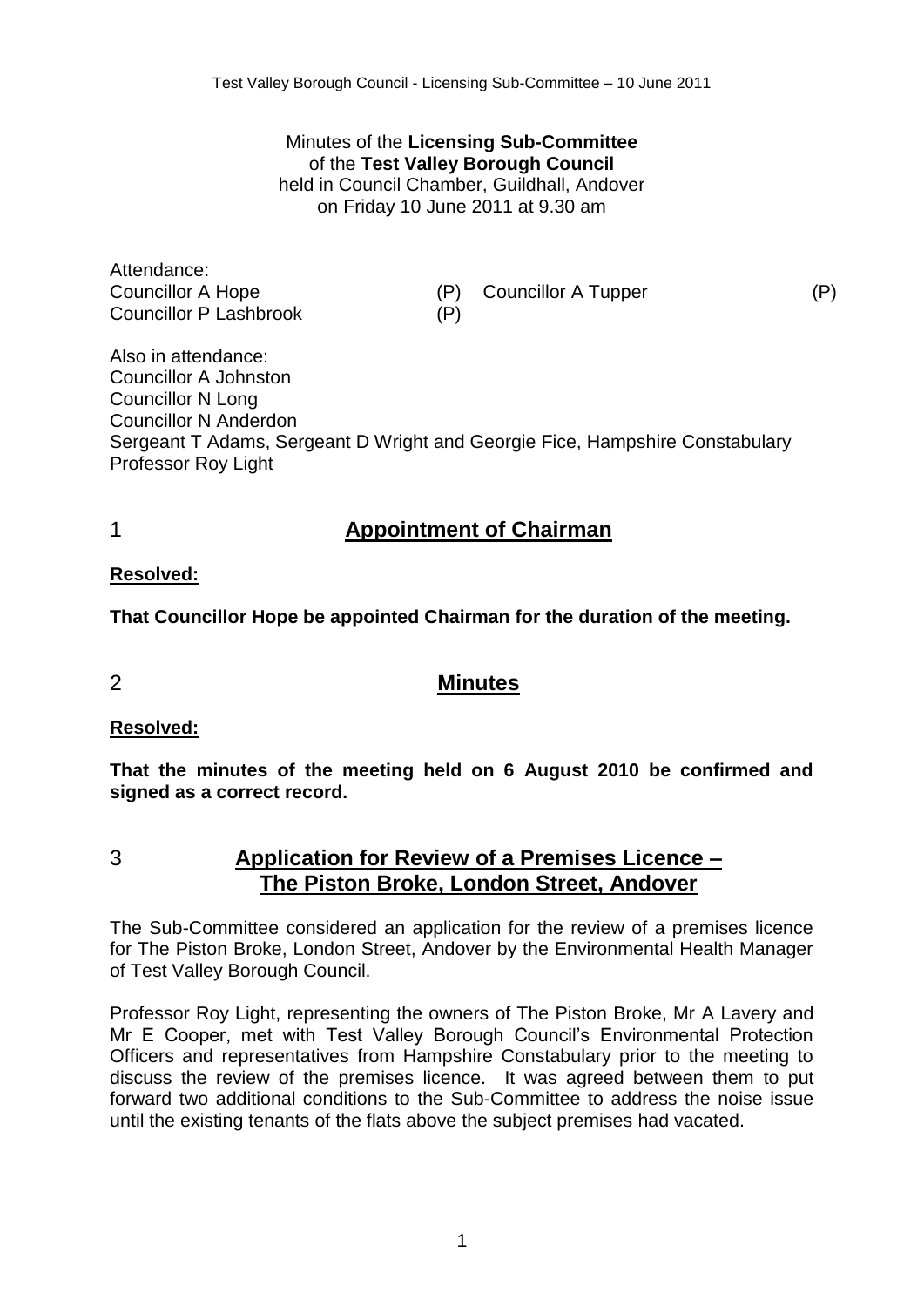The Licensing Manager explained that the review had been requested following noise complaints from the three residential flats located above the premises.

Professor Light informed the Sub-Committee that the landlord of the premises had served notice to quit on the tenants of the three flats and understood that these flats would be likely to be empty by October/November. The Landlord had reported that he would either carry out soundproofing to the flats prior to reletting them, or would leave the flats unoccupied.

The Environmental Protection Team (Lorna Taylor and Mark Lee) indicated that they had not previously been made aware of the notices to quit having been served on the tenants.

Sergeant Adams explained that the Police had had significant engagement with the premises over many months, but, in light of the further conditions being proposed, were not disposed to call for any additional steps to be taken in relation to the premises for the time being.

The Chairman adjourned the meeting to enable the Sub-Committee to consider the matter.

### **Decision**

Upon return, the Chairman informed the meeting that the Sub-Committee, in reaching its determination upon the matter, had had regard to the National Licensing Guidance issued under Section 182 of the Licensing Act 2003, Test Valley Borough Council's own Licensing Policy, together with the representations made at the Hearing and in writing.

The Sub-Committee were concerned about the manner in which the premises had been conducted during the course of the last 12 months and took a very serious view of the matters raised by the Environmental Protection Team and Hampshire Constabulary. However they were pleased to note that that a measure of agreement had been reached as to the future operation of the premises. The Sub-Committee were also pleased to see that premises licence holders had given a commitment to ensure proper training was provided for their staff.

### **Resolved:**

**That the following two conditions be added to the Premises Licence:**

**1. No regulated entertainment shall take place between 23.00-12.00 hours and no live music shall be played at any time until full implementation of a noise insulation scheme and the completion of sound testing to verify the effectiveness of that noise insulation scheme to the satisfaction of the Environmental Health Manager or when nobody is residing in the flats above.**